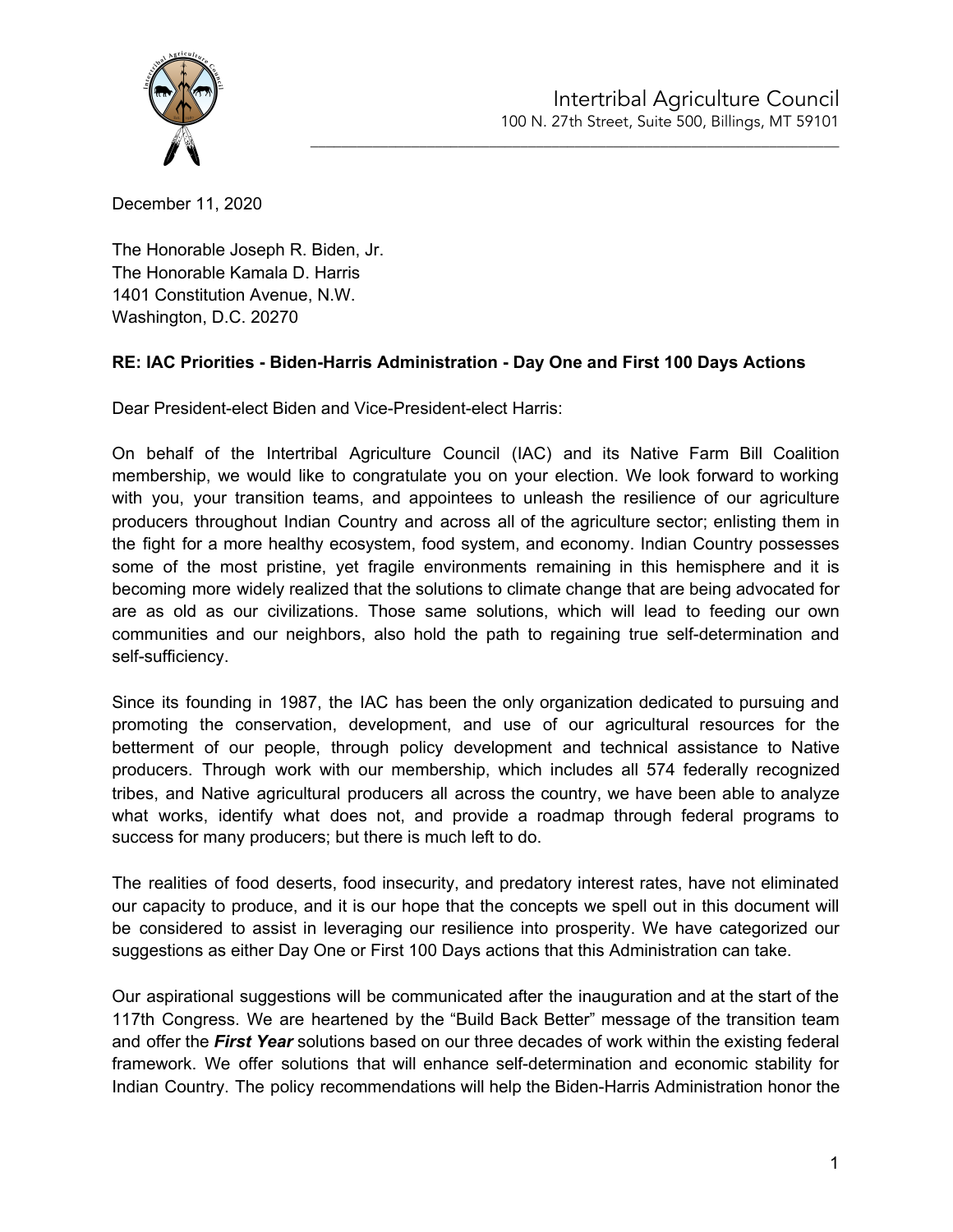government-to-government relationship, support individual tribal producers, and help Indian Country build strong and healthy food economies.

Currently, the over 80,000 tribal agriculture producers across the country generate \$3.5 billion in economic activity. This activity represents a producer share of the food dollar that is historically less than 10 cents. Our recommendations aim to triple, or even quadruple that impact for Indian Country economies in the next ten years, and remove them from the dubious distinction of being among the most impoverished communities in the United States. By spurring economic growth that will contribute to the physical infrastructure necessary for this worthy task; adoption of these recommendations also provides the pathway to tribal self-determination, tribal food sovereignty, while empowering the first keepers of our ecosystems to yet again lead the way towards climate recovery.

*Day* One items include simple, cost effective solutions. Many of these solutions have their roots in the landmark report on Indian Agriculture, "Regaining our Future", and will certainly empower our Tribes and their producers to contribute to the improvement of their economies. In addition to these solutions, it would be an oversight to not immediately discuss the disproportionate impacts of the COVID-19 pandemic on Indian Country ag and food systems. The painful irony of the vast amount of productive Indian land also being home to grocery stores with empty shelves as a result of the fragile, illogical, and inefficient food system we exist within, further motivates our work. It is important to note that the pandemic is exacerbating existing weaknesses in the ag and food system that already had us on the precipice of a farm financial crisis similar to the 1980's. Very early on, we identified a slate of solutions that would help mitigate the economic impacts of the ongoing national health emergency disaster, several of which are at little to no cost to the taxpayer. Those solutions lead off our slate of recommendations.

*First 100 Days* items are suggestions that the key individuals selected by the Biden-Harris Administration can look to implement which will not need legislative fixes, only thoughtful leadership. Placing Indigenous people in the highest offices across the federal government and presidential cabinet, especially within the Department of the Interior and Department of Agriculture, will ensure effective deployment of these solutions, and we look forward to working closely with your appointees.

# **1. Supporting the Economics of Tribal Agriculture**

For any strategy to be effective, it must sustain itself, and lend to growth. Unless we find a way to implement climate changing solutions through the existing streams of production income, the call to climate improving practices is drowned out for the 2 million ag producers by the call for capital out of the system. We must enlist those currently tending to our resources, the very foundation of our food system, in this cause. To effectively engage the producers we must understand that they would do it if they could! The reason they do not is simple: the extraction of capital from our food system forces ever more extraction from our soil, and results in abstract or disjointed strategies dependent on outside forces and funding, such as long-promised carbon credits, or incentive payments. Our recommendations aim to liberate the existing production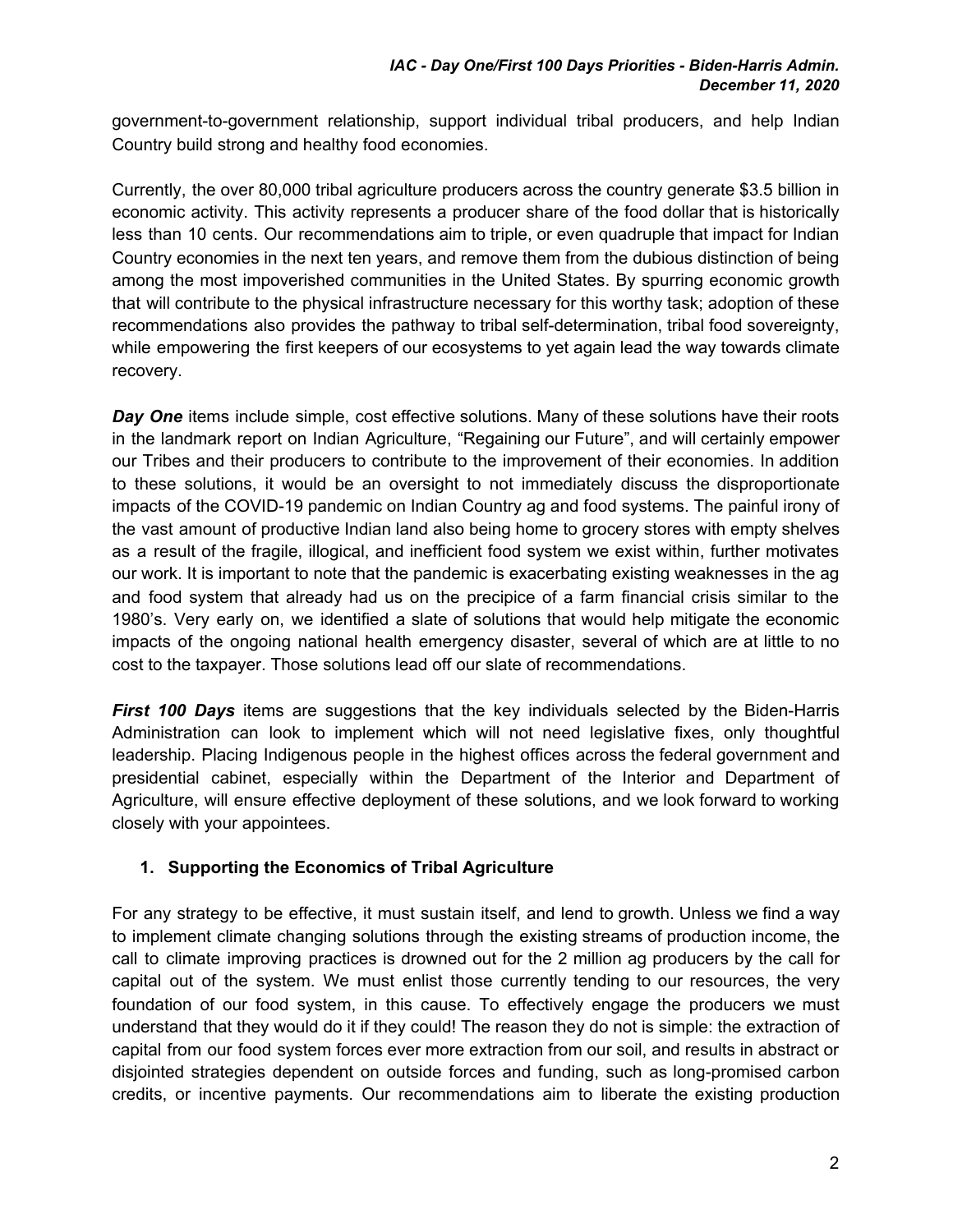income to make producers economically whole, by shifting away from a borrowing and lending framework, to one of true investment and return on investment. The long term deployment of capital, and the economic capacity it creates, will empower producers to make those decisions with money they have created. These economic solutions are extremely practical, ready for implementation, and all move us toward an improved ag and food production system that is more respectful of our resources.

# **Day One**

## *Defer Principal Payments for All Federal Borrowers, While Incentivizing Other Lenders to Offer Principal Deferrals*

While the CARES Act and the U.S. Department of Agriculture (USDA) both provided some support to agriculture producers over the last several months, many more are facing increased uncertainty and risks as the pandemic continues to limit markets and slow production. Farm Service Agency (FSA) borrowers need immediate payment relief to ensure continuity of operations and access to credit, and the proposed provisions will also enable assistance to non-FSA borrowers as well. Providing relief will allow for stability in production in Indian Country and all of rural America, and further improve the sustainability and resiliency of Indian Country agriculture. The Biden-Harris Administration must take swift administrative action through the Secretary of Agriculture to:

- Immediately defer of all USDA loan principal due for the 2020 and 2021 production years, and extend all loans 2 years;
- Offer interest buy-down of 2 percent to lenders who offer principal deferrals and extensions to their borrowers; and
- Use FSA Farm Ownership loans to refinance real estate and other debt to aid in recovery from this crisis. This program has no taxpayer cost.

Taking these actions will support producers across the country by keeping their production income in their local economy, infusing over \$1 billion in deferred principal payments directly into rural and agriculture economies across the country.

This can also be done for all federal borrowers. The deferred principal model when applied across all agencies at USDA that provide loans or engage in other types of lending, serves as a zero cost localized stimulus package for borrowers. It has the added benefit of maintaining the rate of return to the taxpayer, and will continue to feed people, and preserve jobs in rural areas. It will also lead to savings that can be passed on to consumers at a time when food and service prices are at all time highs.

# *Empower Tribal Producers and Communities through Local Purchasing from Native Producers*

Earlier this year, USDA launched a Farmers to Families food package program to support America's food producers experiencing widespread market losses. Unfortunately, the only cases where Indian farmers fed Indian families were facilitated, and paid, for by non-profits and tribes. The structure of this program, in concept, mimics a pilot program from the 2018 Farm Bill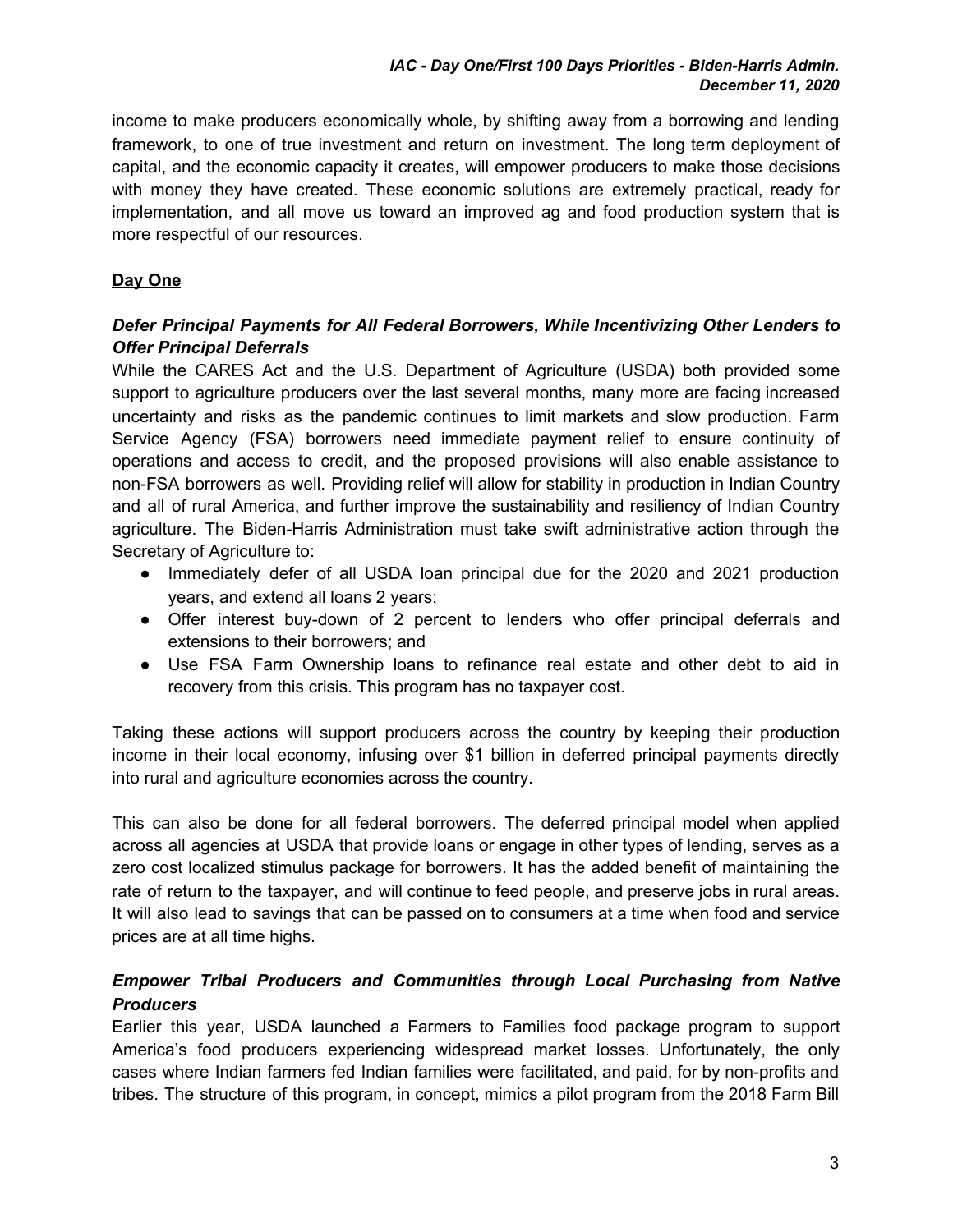aimed at funding such efforts in Indian Country through the Food Distribution Program on Indian Reservations (FDPIR) using 638 contracts to provide direct local and regional purchasing authority to the tribally operated nutrition program. In the Farmers to Families Program, no tribal governments or entities are distributors of food because the program specifications were not inclusive of tribal food systems. Tribal inclusion and access for any subsequent rounds of the Farmers to Families program, or similar food purchasing/distribution programs, must be addressed.

Also, the USDA can expedite and expand implementation of the pilot program for FDPIR, by funding the 112 FDPIR Indian Tribal Organizations in Indian Country currently serving over 90,000 rural people to purchase locally to fill the food packages they distribute.

# **First 100 Days**

## *Modernize and Expedite the Appraisals and Mortgage Approval Processes*

One of the most glaring obstacles impeding economic development through agriculture in Indian Country, to say nothing of housing and small business growth, is the appraisal and mortgage approval processes at the Department of the Interior (DOI). As the trustee for Indian trust land, nearly all transactions involving land; mortgage, sale, purchase, exchange, oftentimes even easements or rights-of-way; require an appraisal to be conducted to determine fair market value. The lack of funding and staffing to conduct these appraisals is oftentimes the undoing of months of time sensitive agriculture and economic planning. The Biden-Harris Administration must take steps to expedite and empower tribes and tribal producers in the appraisal and mortgage process, and can do so largely within the existing regulatory framework at DOI.

As an example, in the implementation of the Indian Trust Asset Reform Act of 2016 (P.L. 114-178), DOI issued a final rule in June 2017 waiving DOI's review of appraisals and valuations of Indian property. If the appraisal or valuation is done by a qualified appraiser, the tribe or individual opts out of DOI's review, and no owner of any interest in the property objects, it is approved under the rule. The Department must continue to implement this rule for all appraisals and valuations at the request of a tribe or individual. Additionally, if a tribe or individual still wishes to go through the DOI for an appraisal or valuation, DOI should expedite the process and, if the approvals are not processed within 90 days, it must be deemed approved.

This same deemed approved process must also be applied to mortgages. Mortgage approvals correctly run through the Agency or Regional Realty office, however the financial and transactional terms of the deal are also scrutinized. This creates a bottleneck that does not need to exist. If the BIA is going to provide financial review and feedback, they should be funded and staffed to do so, or they should just conduct the transactional nature of their role, approving the mortgage.

## *Support Additional Staffing and Fast Tracking for DOI's Division of Capital Investments*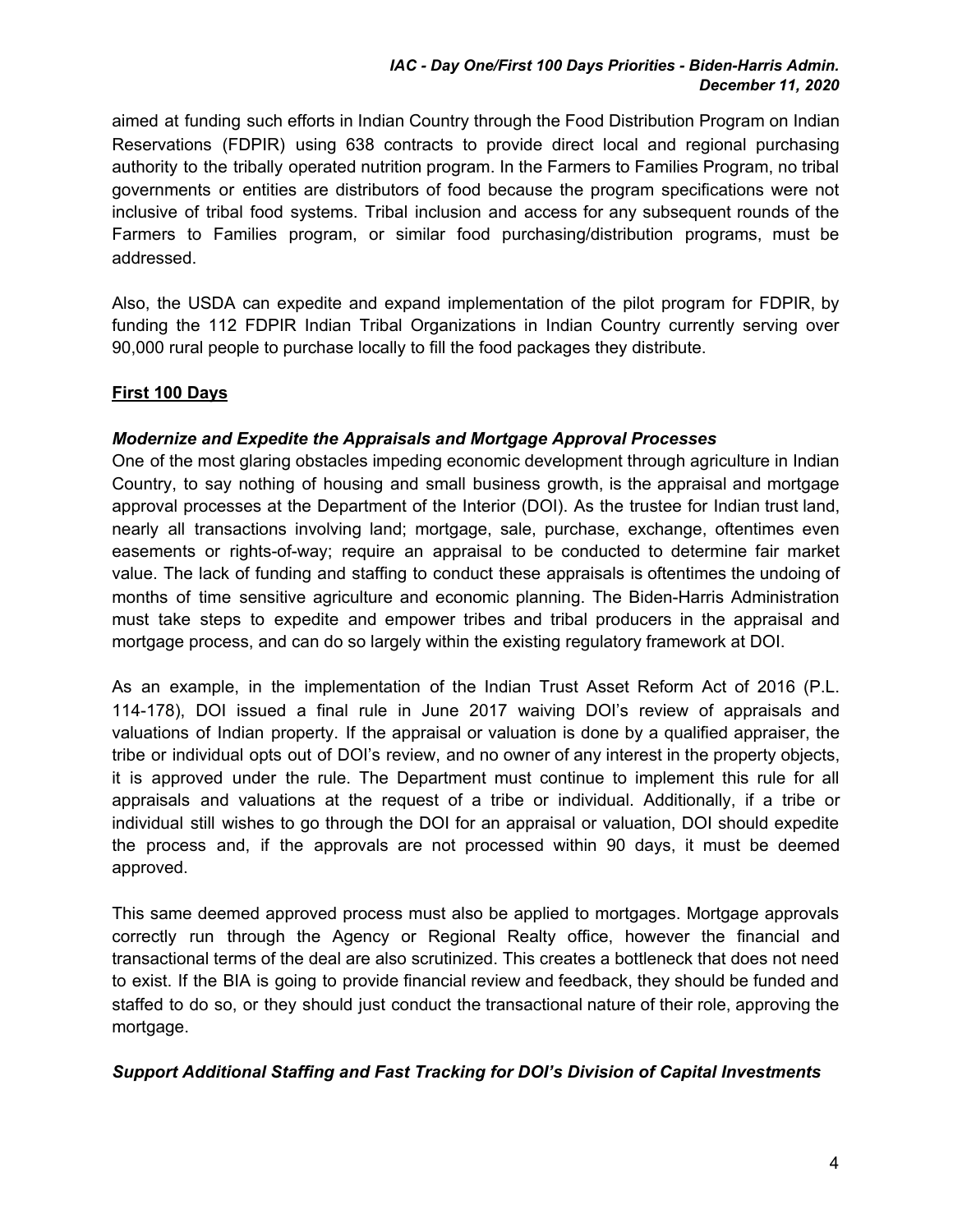#### *IAC - Day One/First 100 Days Priorities - Biden-Harris Admin. December 11, 2020*

The Division of Capital Investments (DCI) at the Bureau of Indian Affairs within the Department of the Interior has been marginalized through underfunding. While it was once the first stop for reservation producers seeking assistance to cope with Credit Deserts, the DCI is now an afterthought, with little impact in the ag and food system development sector. Originally envisioned as a loan guarantee, and direct lending solution for reservation economic development, they now struggle to deploy a nominal guarantee ceiling every year. During the 1990s, banks were allowed to use this loan program to their benefit and at the expense of borrowers. This was accomplished by seeking guarantees on transactions absent the intention of seeing the loan through to maturity, and quickly calling in the guarantee rather than servicing the loan. The BIA rightfully called lenders to account, however, the lending industry banded together to sow distrust of the program. Staffing the program more fully, with Agriculture and Food System experts will help rebuild a critical source for capital. Many CDFIs currently use the DCI Loan Guarantee or Insurance products to help broaden their reach. A fast track process for approval of Treasury Certified and Emerging CDFIs in order to protect and leverage their scarce capital pools as they struggle to grow to sustainability.

# **2. Policy and Legal Framework for Building Back Better in Tribal Agriculture**

While the federal trust and treaty responsibilities extend throughout the entire federal government and its agencies, DOI is generally regarded as the primary caretaker of this trust. The central role it takes in setting the framework for the entire federal government's approach to government-to-government relationship with tribes, if properly implemented, could be the model for the entirety of the federal government. Often a function of chronic and generationally underfunded mandates, and the inefficiencies they create, the DOI and the Bureau of Indian Affairs (BIA) in the trustee status are perceived to have created and maintained barriers to processes and policies which hamper tribal agriculture and economic development. Still others harken back to the paternalistic and anachronistic policies of the past which do not further tribal self-governance, self-determination, nor empower individuals to build the future they envision. While DOI can be a leader in this, USDA must be a partner co-leading this effort in food and agriculture. The Biden-Harris Administration has the opportunity to address these systemic injustices and promote equity and inclusion by modernizing the federal government's approach to working with Indian Country.

## **Day One**

## *Trust Responsibility, Agriculture, and Native Leadership at DOI and USDA*

The most important component changing the policies and approach is embracing that the federal trust relationship permeates the entirety of the federal government; it is not a one-size fits all proposition, and must have the flexibility to be responsive to the specific histories, concerns, and approaches of each tribe. The best way to uphold the trust relationship and responsibility is by institutionalizing the mechanisms to support tribally driven solutions at the Departmental level, and implementing them in a manner consistent with the intent of tribal leaders and tribal citizens.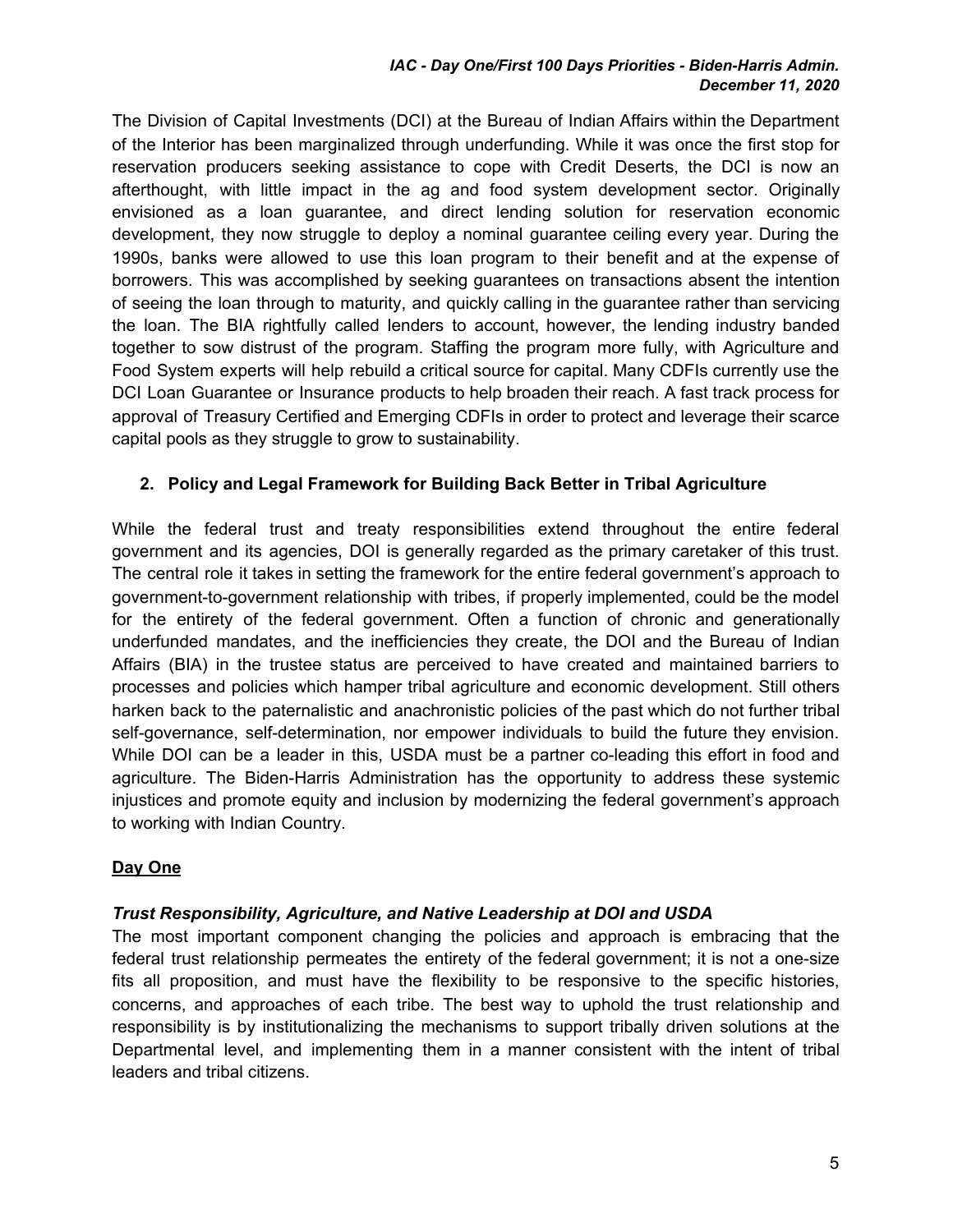By establishing this approach and framework on Day One, the way is paved for the necessary policy and programmatic changes at DOI, and importantly, the U.S. Department of Agriculture as proposed below, as well as other federal departments. Taking these steps will lead to historic shifts, opportunities, and investments in tribal governments and producers.

## *Establish and Seat the USDA Tribal Advisory Committee*

The 2018 Farm Bill established a Tribal Advisory Committee (TAC) in the U.S. Department of Agriculture (USDA) to: interface between agency programs, including the DOI and BIA; advise the Secretary of Agriculture on administrative policy changes; ensure tribes and tribal producers are serviced in a timely manner; develop solutions to interdepartmental barriers; and, provide recommendations on policy issues and tribal consultation. However, due to a Presidential signing statement, it has not been implemented. Not only does the TAC mirror existing federal/tribal advisory committees, like the Tribal Treasury Advisory Committee at the U.S. Department of the Treasury, but it holds substantial potential for coordination and collaboration between tribal leaders, tribal producers, USDA, and DOI. To jump start this process and make up for the delays in implementation, USDA, working with DOI, can begin coordinating regional meetings with tribal leaders and producers, to hear exactly what is going on to best inform the work of the TAC and seat it immediately.

# **First 100 Days**

## *Cross Agency MOAs and MOUs and Funding*

As recently as 1990, a Memorandum of Understanding between the Agriculture and Interior Departments expressly absolved the USDA of any obligation to serve Indian Country in any meaningful way with regard to conservation on Indian Lands. DOI's underfunded statutory role to oversee trust lands and other trust assets necessitates an opposite approach. Memoranda of Agreement amongst the Departments at various levels have been executed in the past, but they fell short of meaningful implementation. This practice must go beyond just concepts and philosophies and develop true cross-agency collaborative processes and interdepartmental funding agreements, which must include, at a minimum, coordination on:

- Agriculture Resource Management Plans (ARMPs) (USDA/DOI) to strengthen their development, support additional funding, including for tribal conservation districts;
- Setting standards between BIA and Natural Resources Conservation Service (NRCS) regarding compliance, practices, and length of time for conservation practices, including the the respective approval processes for easements;
- USDA paying fair market value for archeological inspection services provided by Tribal Historic Preservation Offices;
- Applying Categorical Exemptions under the National Environmental Protection Act (NEPA) at DOI, USDA, and the U.S. Environmental Protection Agency (EPA) for all agriculture-related approvals and actions as no other farmer or rancher has to go through NEPA; and
- Apply uniform timeframes, approvals, and sign-offs for control of land at BIA to ensure that tribes and individual producers can rely on it and focus on their ag production.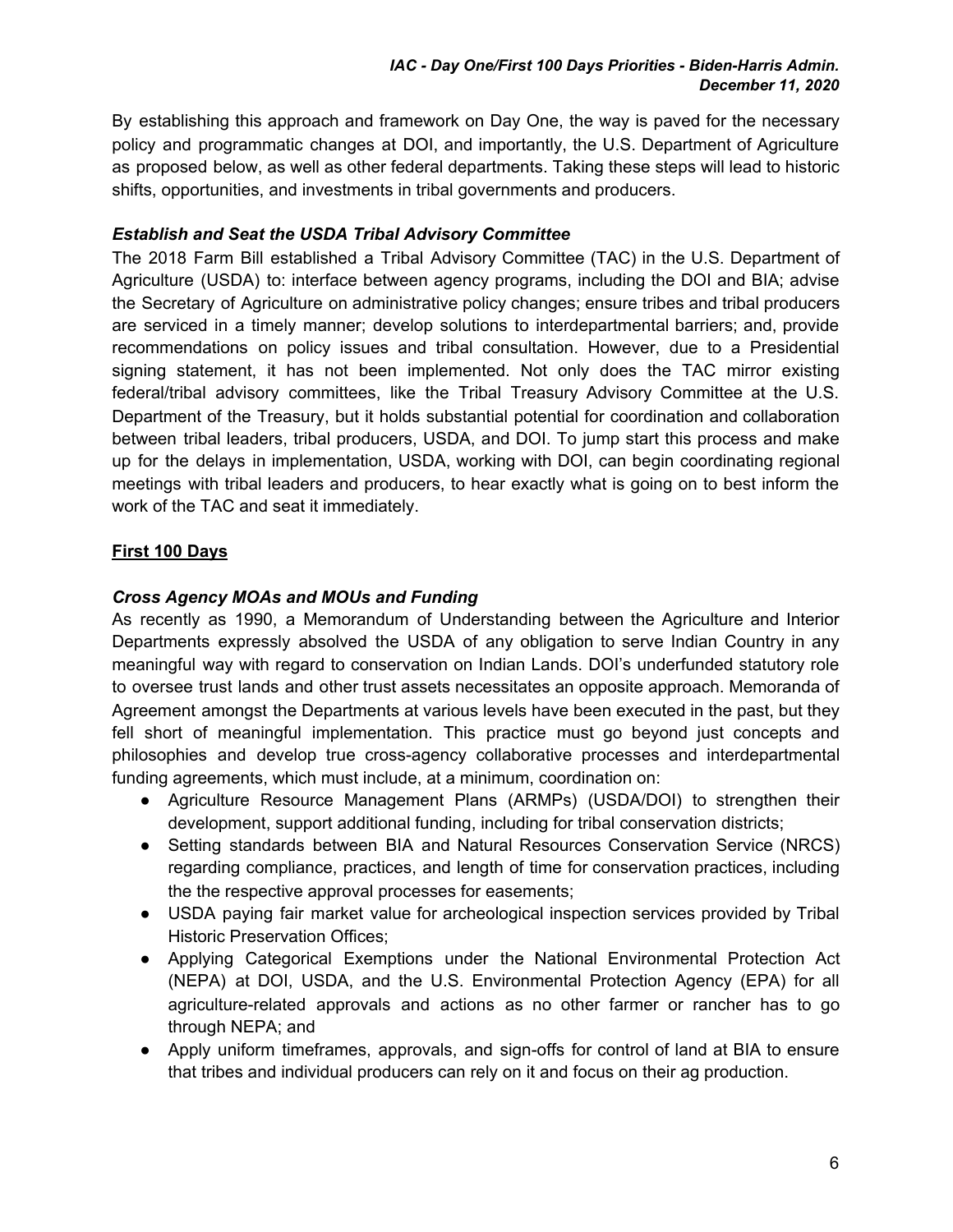#### *Create an Agriculture Subcommittee on the White House Council on Native American Affairs and Appoint a Native Representative to the National Economic Council*

Like many of our partner organizations, we are excited by the Biden-Harris Administration's commitment to reestablish the White House Tribal Nations Conference and look to leverage the White House Council on Native American Affairs. Our recommendation is to establish a specific Subcommittee on Agriculture and Food Security to ensure that food and agriculture issues can be discussed across agencies, and are integrated in the Council's full work.

Additionally, to further elevate and support the issues of economic development in Indian Country, the Biden-Harris Administration should appoint a Native representative to serve on the White House National Economic Council.

#### *Permanently Establish and Fund the Land Buy-Back*

The consolidation of individual trust land holdings into tribal ownership by virtue of the Land Buy-Back program continues to save the taxpayer money; while increasing the amount of trust land in Indian Country, supporting agriculture growth, and alleviating potential costly jurisdictional disputes that stem from land leaving trust status. In addition, over 90 percent of the land purchased under the program is in agriculture production. Consolidating trust land and reducing the number of stakeholders will stimulate ag production, economic development, and conservation practices. One of the top priorities of the Biden-Harris Administration must be to continue the Land Buy-Back Program, seeking additional funding for it in DOI's budget requests, and support additional measures to address land fractionation issues which hamper tribal jurisdiction, agriculture production, conservation, and economic development.

## *Address the Probate Backlog at DOI*

The probate process in Indian Country can be an onerous, time consuming process as a result of it being governed by a patchwork complex of federal, tribal, and state laws. The Bureau of Indian Affairs must send every account through probate regardless of the amount, which has resulted in an extensive backlog of probate cases. Far too often the reality is that the processes are decades long. An analysis of delays in the probate process must be conducted, as this delay constitutes a breach of fiduciary duty. The Biden-Harris Administration must provide the adequate staffing and support to expedite the review of all backlogged probate cases, and establish procedures to effectively and efficiently handle probate cases moving forward so they do not put into question the status of tribal lands and assets or be a barrier to economic development.

## *Coronavirus Relief Fund Guidance Flexibility for Tribes to Respond to Continuing Pandemic Impacts and Issues*

The Coronavirus Relief Fund (CRF) CARES Act funding has been essential for tribal and state governments to pay for expenditures related to the COVID-19 crisis. With the cases and impacts increasing, the potential for a long economic recovery, and the deadline of December 31, 2020 looming (unless Congress extends it), tribes and states need clearer guidance on and maximum flexibility in how these funds can be used. For example, in addition to paramount health care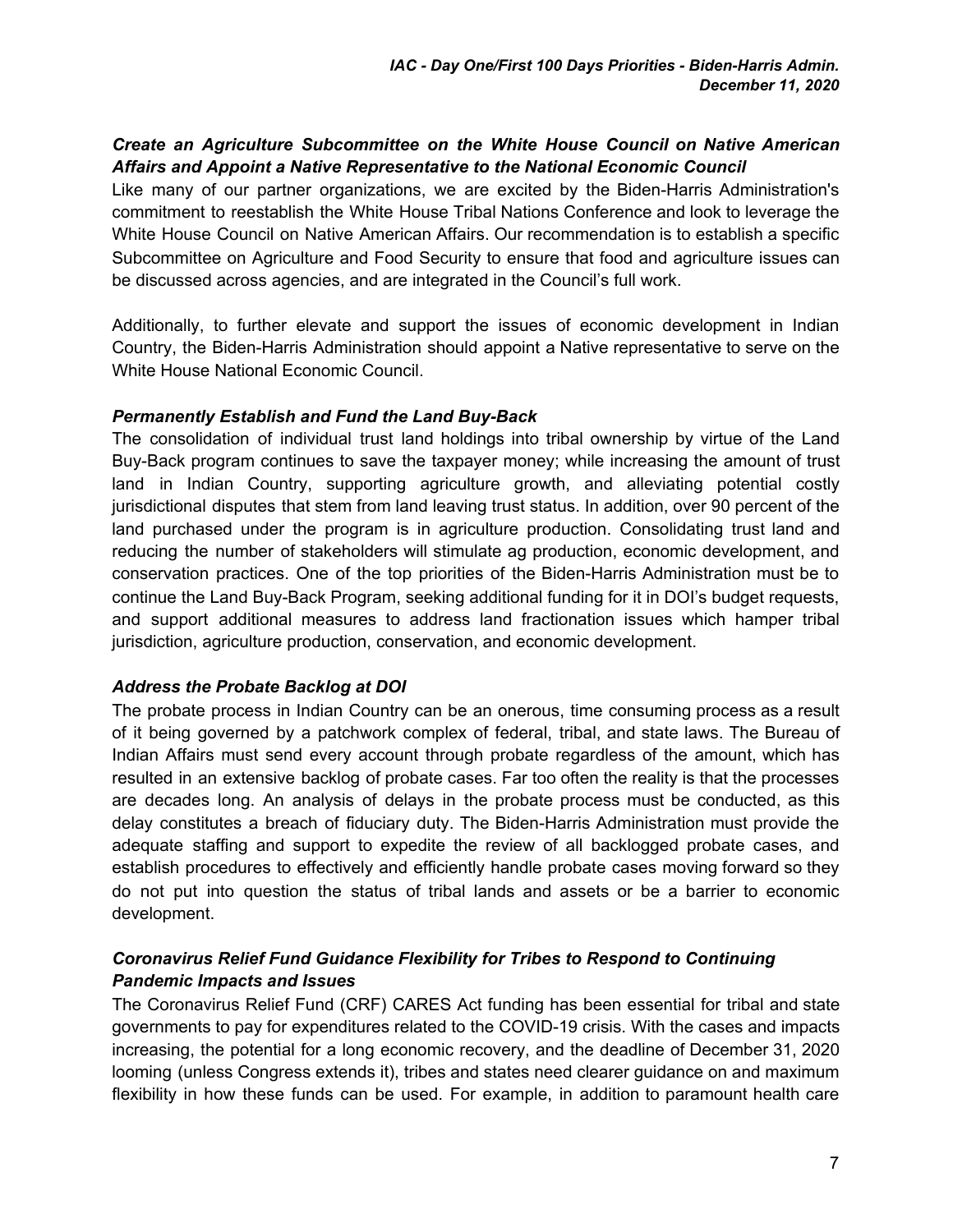#### *IAC - Day One/First 100 Days Priorities - Biden-Harris Admin. December 11, 2020*

needs, improvements in food security and food systems' infrastructure are essential to address the food shortages and lack of local and regional food markets that have increased as a result of the pandemic. Investing in agriculture and food infrastructure, like processing facilities and markets, that build local and regional food system resiliency must be recognized as accepted expenditures. The Departments of Agriculture and the Interior must work with the U.S. Department of Treasury on providing guidance and interpretations of the CARES Act CRF guidance to provide the maximum amount of flexibility so that tribal and state governments can be responsive to the specific needs of their citizens.

## **3. Conservation and Production Innovation**

While considerable progress has been made in this regard, the smallest of policy hurdles, when amplified by a broken ag finance system, can be the death knell of innovation. Much of the methodology employed by the BIA in the oversight of trust land activity dates back to the 1950s—a time when 1,500 pound horses, and 800 pound mother cows, and excessive tillage were the norm. Current science and technology backed practices, resulting in 1,000 pound horses, and 1,400 pound cows, with no till farming and holistic grazing approaches for soil health are often stifled by these outdated policies. The process for the solution has been in place since the American Indian Agricultural Resource Management Act (AIARMA) was approved. Thoughtful implementation of existing policy with improved, long-term methodology mindful of improving and enhancing the value of the land, not just maximizing short-term returns; can be realized through tribal control of Indian land.

#### **Day One**

#### *Address Issues with Valuation Rates and Funding Allocations*

Abandon the rental rate methodology currently being used, and recognize that the single biggest comparable rental rate in Indian Country is tribal land rented by the tribal government at a set rate. The BIA currently compares apples to oranges in determining this valuation, artificially inflating the rental rate beyond the reach of cash-strapped Indian producers, putting Indian land in the hands of non-Indians, who seek to take as much forage as possible every single year without regard for soil health. By ensuring that rental rates and leasing practices favor Indian use of Indian land, a long term approach centered around soil health and local economic development can be implemented.

NRCS funding allocations are nearly as disjointed as the BIA practices. South Dakota as a positive example, allocates NRCS program dollars by the proportion of tribal land within the state. Other states, such as Nevada and Arizona take decidedly different approaches. An analysis of the most effective approach taken by State Conservationists for getting conservation dollars on Indian land is needed, and that approach needs to be adopted across the nation.

## **First 100 Days**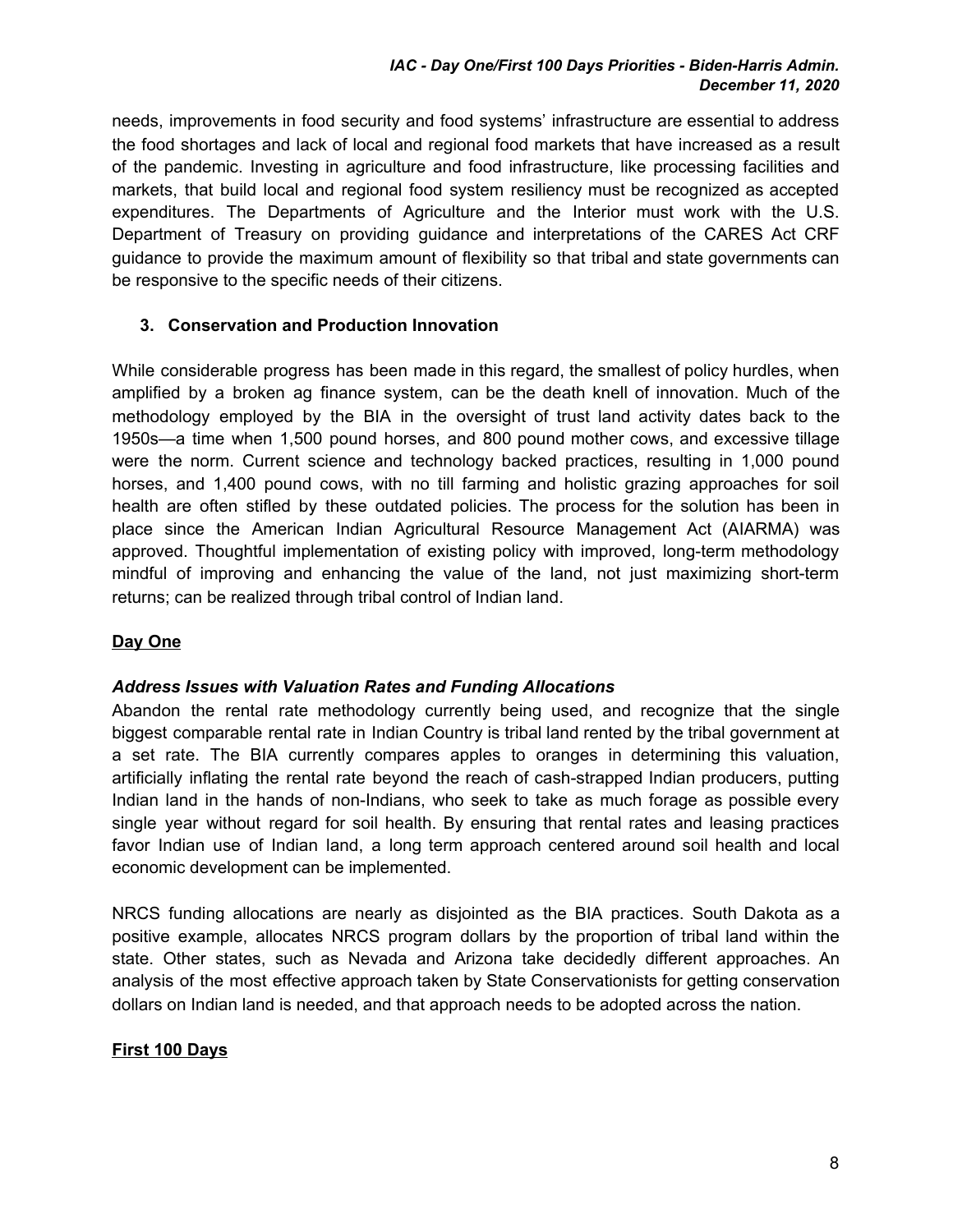# *Empower Production and Conservation through Supporting Agriculture Resource Management Plan Development*

When Congress passed AIARMA, a visionary bill supporting tribes to develop Agriculture Resource Management Plans (ARMPs), tribes were intended to assert greater control over the development and conservation of tribal lands and enhance self-determination in agriculture. However, the extensive community focused planning component included in AIARMA has served as a financial hurdle for tribal governments. The Biden-Harris Administration must support its full implementation and fund the planning process for tribes seeking to realize its true potential for tribal agriculture and resource protection.

The DOI, coordinating with USDA, should prioritize specific funding to assist tribes (including technical assistance resources) to develop ARMPs and fund the educational opportunities under AIARMA. The collaboration between DOI and USDA is essential to supporting not only the success of the AIARMA, but also for deploying conservation practices and programs on tribal lands. The USDA should be required to accept any conservation plan or forest management plan conducted pursuant to an approved ARMP, by the NRCS, or U.S. Forest Service as equivalent to any environmental assessment deemed necessary. Guidance should be issued that such practices and plans shall receive a categorical exclusion from NEPA requirements, because they, by their very definition, improve the environment.

Finally, the creation of and implementation of an ARMP created pursuant to the AIARMA should be included as eligible for Alternative Funding Arrangements passed in the 2018 Farm Bill.

## *Modernize Conservation Programs and Processes, Enhance DOI and USDA Collaboration*

To support a focus on healthy and productive agriculture lands, both DOI and USDA-NRCS must update their accepted conservation practices and processes. While most of the currently acceptable practices support the deployment of the conservation practices, many of the enhancements no longer apply, limiting producers ability to adapt and modernize their conservation practices to fit their needs. Standardization of GIS data across the departments is also essential to facilitate the enrollment of Indian Land in programs. In addition, a uniform system of NRCS funding allocation must be adopted that sets aside funding for tribal conservation efforts based on land-base.

#### *Addressing Climate Change by Rethinking Ag Finance*

While there is certainly a role in addressing climate change for the nearly 2 million farmers, ranchers, and producers in the country, until and unless we find a way to finance their efforts to allow the use of existing production income towards these worthy goals, we will not be able to bridge that rural-urban divide for solutions.. The reimagining of agriculture finance as investment in climate change is the most important solution we have to offer. A system of finance like the one being implemented at Akiptan, Inc., a Native Community Development Financial Institution, created by the IAC, enables producers to consider climate-based, consumer-focused solutions. There is enough capital within the food system to begin this change, if we take a longer term approach to deployment.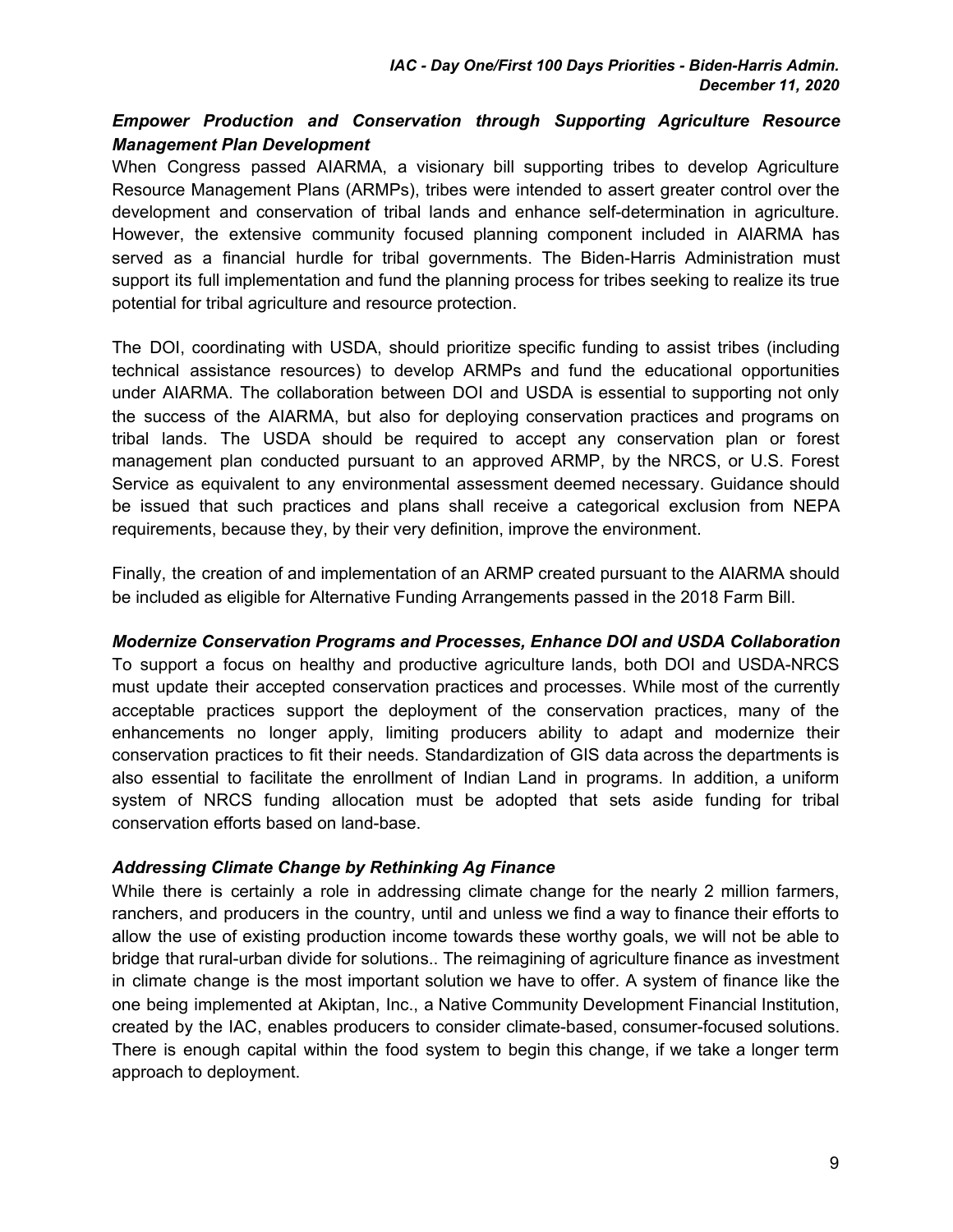Too often we think of addressing climate change as a separate issue that stands alone, but it must be a part of everything we do. With the agriculture finance system by its definition providing funding to so many producers across the country, including a climate focus in agriculture finance can have one of the largest impacts and footprints on climate change.

## **4. Empowering Tribal Food System Development**

The 2018 Farm Bill was historic for Indian Country agriculture as it included a record number of tribal-specific provisions and, for the first time, acknowledged and extended the principles of tribal self-determination and self-governance to USDA in the Food Distribution Program on Indian Reservations (FDPIR) and forestry management under the Indian Self-Determination and Education Assistance Act of 1976 (Public Law 93-638 or "638 authority"). The Biden-Harris Administration must continue the implementation of these provisions and authorities, and further tribal self-determination to allow for tribal administration of federal nutrition programs through both administrative actions and support of legislative measures.

#### **Day One**

#### *Increase Flexibility and Tribal Administration of FDPIR and Federal Nutrition Programs*

The FDPIR program is on the frontlines of providing food for families in Indian Country, including over 90,000 participants from 276 tribal governments. During the pandemic, the National Association of FDPIR has estimated a consistent 15 percent increase in usage and are anticipating additional increases as the pandemic continues. To support the FDPIR programs, the USDA must swiftly support funding increases and implementation of tribal solutions including: increasing flexibility in FDPIR administration; allowing FDPIR sites to engage in localized sourcing and purchasing of food products; and adding FDPIR to be part of the Farmers to Families program. These are simple administrative solutions the Biden-Harris Administration can take to weather the current economic storm, and lay the groundwork for future food system development. Additionally, a waiver of the administrative cost share that tribes are forced to pay in light of the economic conditions is essential.

The current prohibition against using both FDPIR and SNAP in the same month must be temporarily waived. This will allow Native households more food options at a time when it is needed the most, reduce administrative burdens on FDPIR and SNAP staff, and slow the inventory depletion at FDPIR sites. FDPIR sites are seeing increased take rates of food, because people are now taking more items within their allocation out of concern over local food availability. SNAP participants, especially those in rural areas are seeing limited availability of food, coupled with price increases. Being able to utilize both SNAP and FDPIR would ameliorate both issues in the short-term, and USDA must also support ending the prohibition permanently.

Tribal governments and their agencies do not have full access to The Emergency Food Assistance Program (TEFAP), a critical component of the federal government's emergency food response. Donated foods for TEFAP only go to "State agencies" with recipient agencies on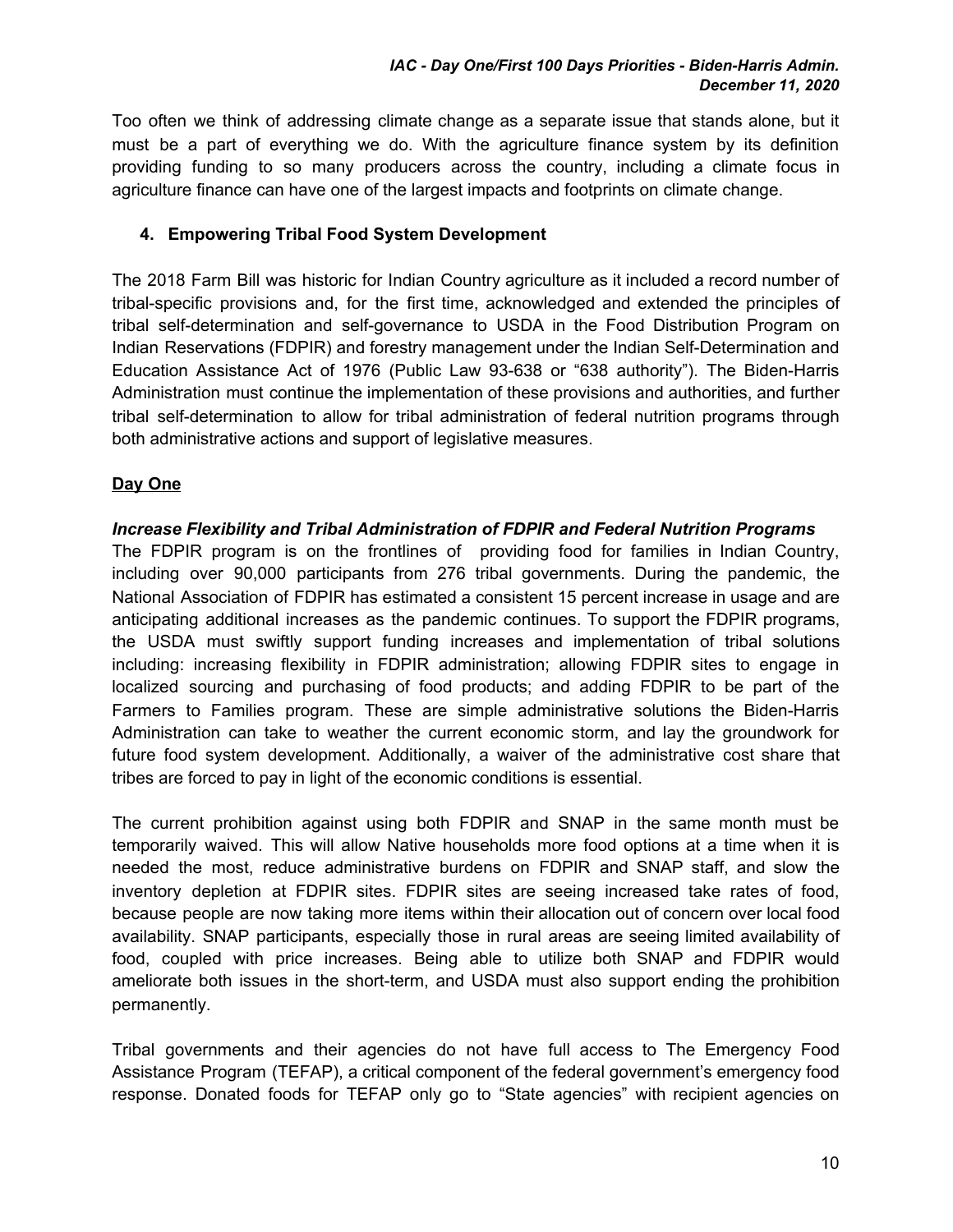distribution. With the need for establishing additional methods of accessing and distributing essential emergency foods during the COVID-19 crisis, tribal governments, as well as FDPIR Indian Tribal Organizations, must be made directly eligible for the TEFAP program.

# **First 100 Days**

## *Fully Implement the FDPIR 638 Pilot Project and Request Additional Funding*

The 2018 Farm Bill includes a provision creating a 638 tribal self-determination pilot program for FDPIR sites to locally procure food. Implementation of this important provision has been slowed for many reasons, including waiting for appropriations and the pandemic. The Biden-Harris Administration must ensure that its implementation continues without delay. As mentioned earlier in this letter, this pilot mirrors the Farmers to Families program and having it in place as soon as possible will not only support furthering tribal self-determination and localized purchasing, but it will also support food security and local producers as the pandemic continues on. Further, this pilot program received an initial \$3 million to start, but is authorized up to \$5 million in the 2018 Farm Bill. Since we have heard of such strong interest in this program from across Indian Country, the President's budget request for FY2022 should include at least \$5 million for the pilot program to ensure as many FDPIR sites have access to it as possible. This will not only serve more people and purchase more local foods, but it will also continue expanding out 638 self-governance in FDPIR and nutrition programs at USDA.

#### *Support Legislative Extending Tribal Self-Governance in Federal Nutrition Programs*

While this is a long-term goal that requires legislation, with the implementation of FDPIR 638 tribal self-determination pilot program, USDA must look to extend and support 638 throughout the Department and especially in all of the federal nutrition programs. With over 25 percent of American Indian and Alaska Native households receiving Supplemental Nutrition Assistance Program (SNAP) benefits, tribal governments must have the direct authority to administer SNAP. Allowing tribes to take over these functions from the federal government will improve efficiency, reduce regulatory burdens, and support tribal self-governance and self-determination. The Biden-Harris Administration must support legislation allowing tribes to administer SNAP as the discussion around the 2023 Farm Bill will begin early in 2021.

## *Schedule a Tribal Consultation with the FDPIR Tribal Leaders Consultation Work Group*

Since 2016, the USDA Food and Nutrition Service has been holding tribal consultations on FDPIR with the FDPIR Tribal Leaders Consultation Work Group several times a year. These consultations create the government-to-government discussions needed to solve the historical, current, and immediate issues facing the FDPIR. The successes achieved through these consultations have made positive changes to support the FDPIR program managers and tribal citizens recipients, and it should be upheld as a model for tribal consultation to be implemented across all of the USDA agencies. To ensure that these important meetings continue, especially at this critical time, we ask that the Biden-Harris Administration schedule and host a tribal consultation with the FDPIR Tribal Leaders Consultation Work Group within the first 100 days.